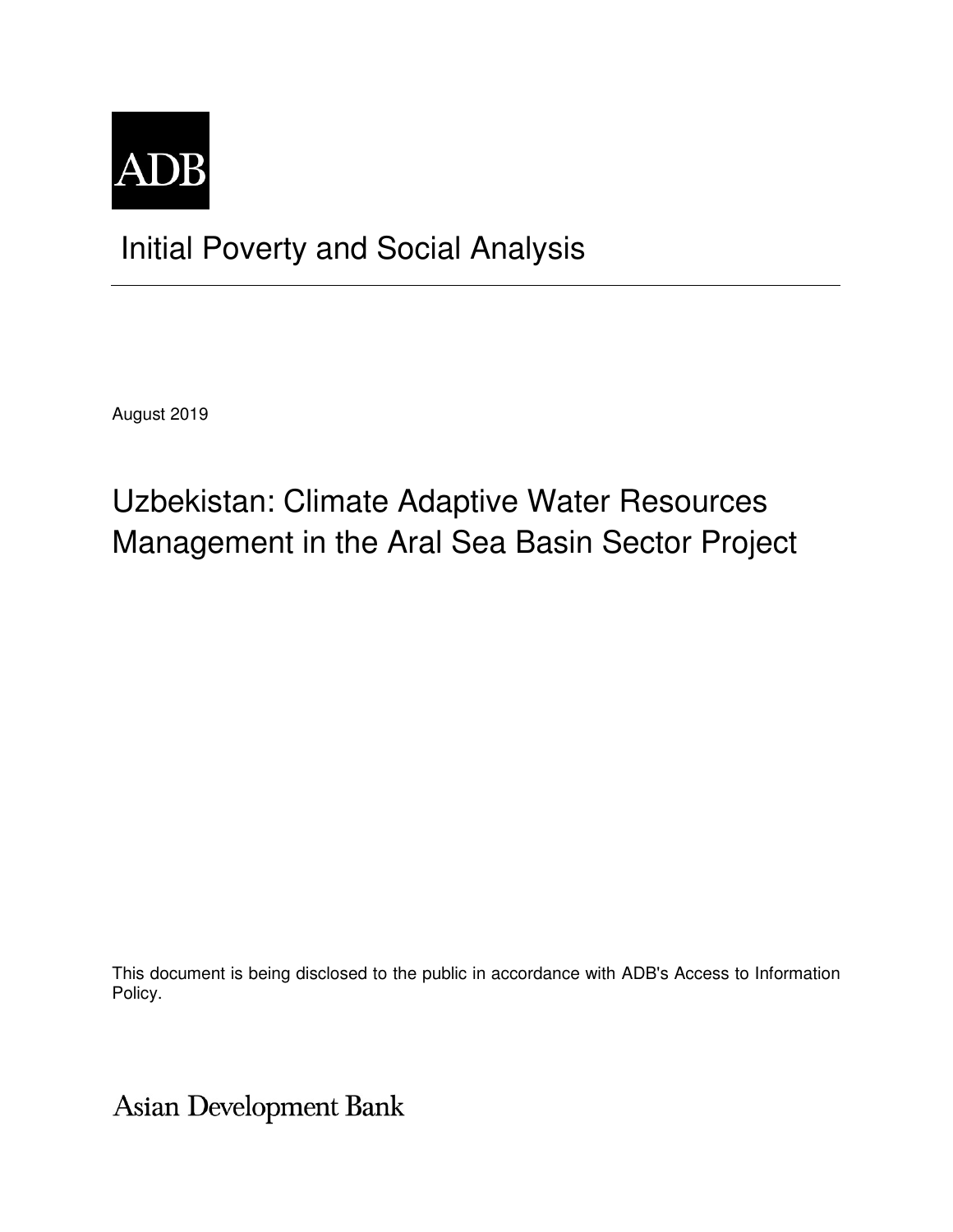# **CURRENCY EQUIVALENTS**

(as of 15 July 2019)

| Currency unit  |     | uzbekistan sum (SUM) |
|----------------|-----|----------------------|
| <b>SUM1.00</b> | $=$ | \$0.0001165724       |
| \$1.00         | $=$ | SUM8,578.36          |

## **ABBREVIATIONS**

| ADB. | $\overline{\phantom{0}}$ | Asian Development Bank  |
|------|--------------------------|-------------------------|
| ha   | $-$                      | hectare                 |
| 1&D  | $-$                      | irrigation and drainage |
| TA.  | $\overline{\phantom{0}}$ | technical assistance    |

In preparing any country program or strategy, financing any project, or by making any designation of or reference to a particular territory or geographic area in this document, the Asian Development Bank does not intend to make any judgments as to the legal or other status of any territory or area.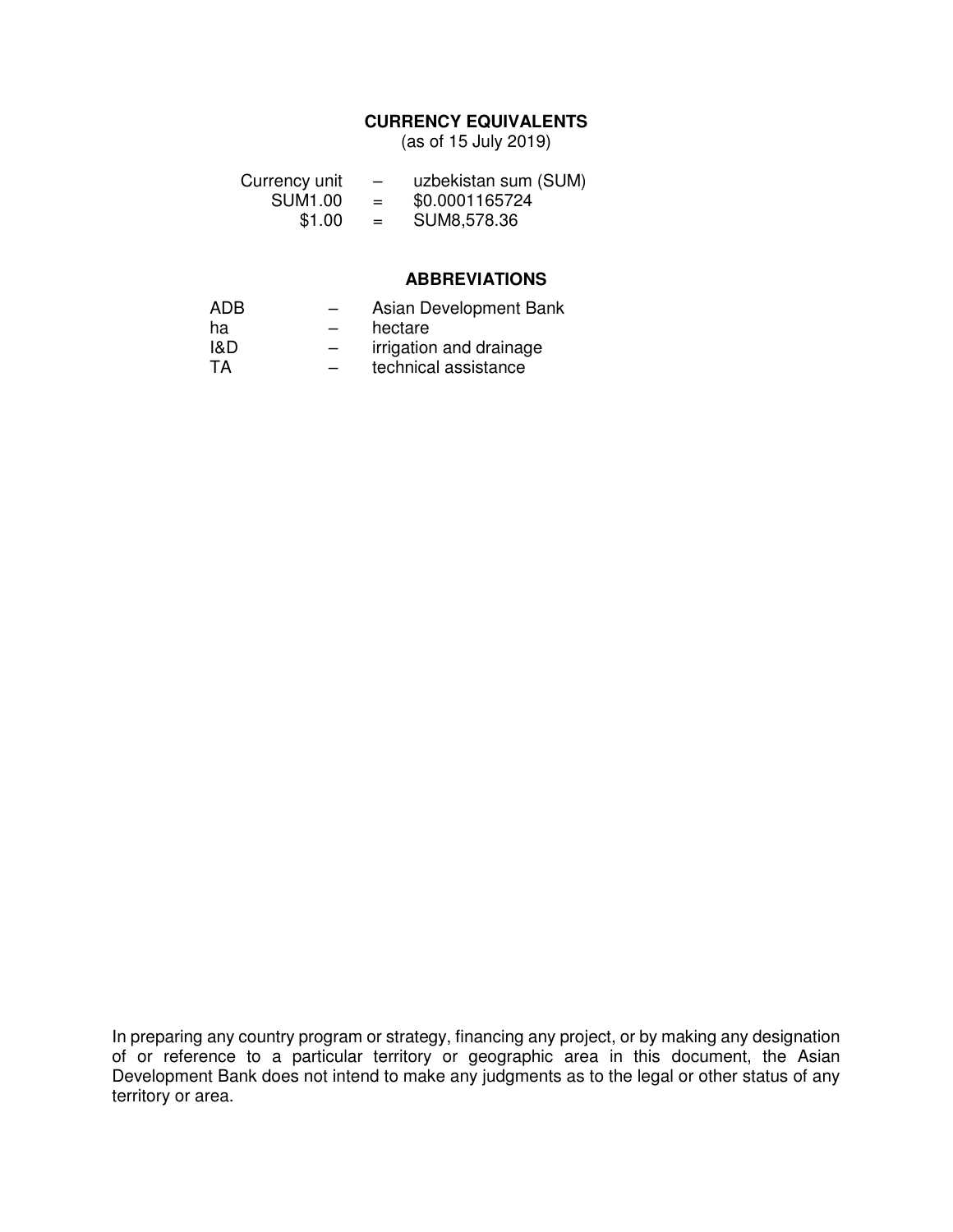# **INITIAL POVERTY AND SOCIAL ANALYSIS**

| Country:                                                                             | Uzbekistan  | <b>Project Title:</b>    | Climate Adaptive Water Resources<br>Management in the Aral Sea Basin Sector<br>Project                                                                                                                                          |  |  |  |
|--------------------------------------------------------------------------------------|-------------|--------------------------|---------------------------------------------------------------------------------------------------------------------------------------------------------------------------------------------------------------------------------|--|--|--|
| Lending/Financing<br>Modality:                                                       | Sector Ioan | Department/<br>Division: | Central and West Asia Department<br>Environment, Natural Resources, and<br><b>Agriculture Division</b>                                                                                                                          |  |  |  |
| <b>POVERTY IMPACT AND SOCIAL DIMENSIONS</b>                                          |             |                          |                                                                                                                                                                                                                                 |  |  |  |
| A. Links to the National Poverty Reduction Strategy and Country Partnership Strategy |             |                          |                                                                                                                                                                                                                                 |  |  |  |
|                                                                                      |             |                          | The proposed Climate Adaptive Water Resources Management in the Aral Sea Basin Sector Project supports the<br>Strategy of Actions on Eurther Development of Uzbekistan (2017), which includes: (i) introduction of water saying |  |  |  |

Strategy of Actions on Further Development of Uzbekistan (2017), which includes: (i) introduction of water technologies and adoption of systemic measures to mitigate the negative impact of climate change and drying of the Aral Sea; (ii) further improvement of irrigated lands and development reclamation and irrigation facilities; and (iii) modernization of agriculture by reducing areas of cotton and cereal crops to expand horticulture production.<sup>1</sup> The project also supports the country partnership strategy for Uzbekistan, 2019–2023 (under ADB management approval) and the country operations business plan for Uzbekistan, (2019–2021). It complements ongoing ADB investments in the country for high-value crop production including the Horticulture Value Chain Development and Horticulture Value Chain Infrastructure projects.<sup>2</sup> The proposed project aims to increase agricultural water use productivity by providing climate resilient and modernized irrigation and drainage (I&D) systems in selected subprojects within the Amu Darya and (selective reaches of the) Zarafshan River Basins in Uzbekistan.

## **B. Poverty Targeting**

□General Intervention □Individual or Household (TI-H) ⊠Geographic (TI-G) □Non-Income MDGs (TI-M1, M2, etc.)

The project will be implemented in provinces within the Amu Darya and (selected reaches of the) Zarafshan river basins. These provinces have been prioritized by the Ministry of Water Resources, Government of Uzbekistan as requiring urgent investments to improve I&D infrastructure. They have been historically less focused upon for implementation of I&D investments. Irrigated agriculture is the main source of living and employment of the population. Therefore, lack of irrigation water and deterioration of the network adversely affects the well-being of the rural population. Improvements in irrigation supplies and drainage will promote strengthening of farm enterprises and socio-economic development in the command area. The project will address poverty by supporting women and the rural population involved in the agriculture sector to increase productivity thereby positively impacting on household incomes. It will also consider improved economic opportunities and livelihood opportunities for women who are engaged in irrigated agriculture. The proposed technical assistance (TA) will undertake socio-economic baseline surveys on representative subprojects for which feasibility studies will be prepared. These will identify the most vulnerable segments of the community and consider opportunities to support through project activities.

### **C. Poverty and Social Analysis**

1. **Key issues and potential beneficiaries.** Of Uzbekistan's population of 30.8 million, 49.2% live in rural areas. In 2015, about 12.8% in Uzbekistan lived below the national poverty line.<sup>3</sup> Some of the main challenges faced are the lack of employment opportunities, and a high disparity in living standards between rural and urban areas. Agriculture and forestry are the biggest employers, with 48.3% of employed women and 51.7% of employed men. I&D improvements directly related to agriculture have positive impacts on rural communities engaged in agriculture by increasing production and supporting crop diversification. The government has committed to converting 170,000 hectares (ha) of cotton and 50,000 ha of wheat to horticulture and livestock from 2016 to 2020.<sup>4</sup> The shift in cropping is already visible in some provinces like the Ferghana valley. The project will support men and women farmers improve agriculture production by: (i) improved reliability and adequacy of irrigation water supplies to farmer fields by modernizing irrigation systems, (ii) measurement of supplies to ensure adequate amount of water supplied, (iii)

 $\overline{a}$ 1 Government of Uzbekistan. 2017. *Presidential Decree No. UP-4947.* Tashkent. Under this decree, the government adopted a program of actions for the development of Uzbekistan.

<sup>2</sup> ADB. 2016. *Report and Recommendation of the President to the Board of Directors: Proposed Loan to the Republic of Uzbekistan for the Horticulture Value Chain Development Project*. Manila; and ADB. 2018. *Report and Recommendation of the President to the Board of Directors: Proposed Loan for Additional Financing to the Republic of Uzbekistan for Horticulture Value Chain Development Project*. Manila.

<sup>3</sup> ADB. 2017. *[Basic 2017 Statistics](https://www.adb.org/sites/default/files/publication/298061/basic-statistics-2017.pdf)*. Manila.

<sup>4</sup> Presidential Decree PP-2460. *On further measures of reforms and development of agriculture for 2016–2020*. 29 December 2015.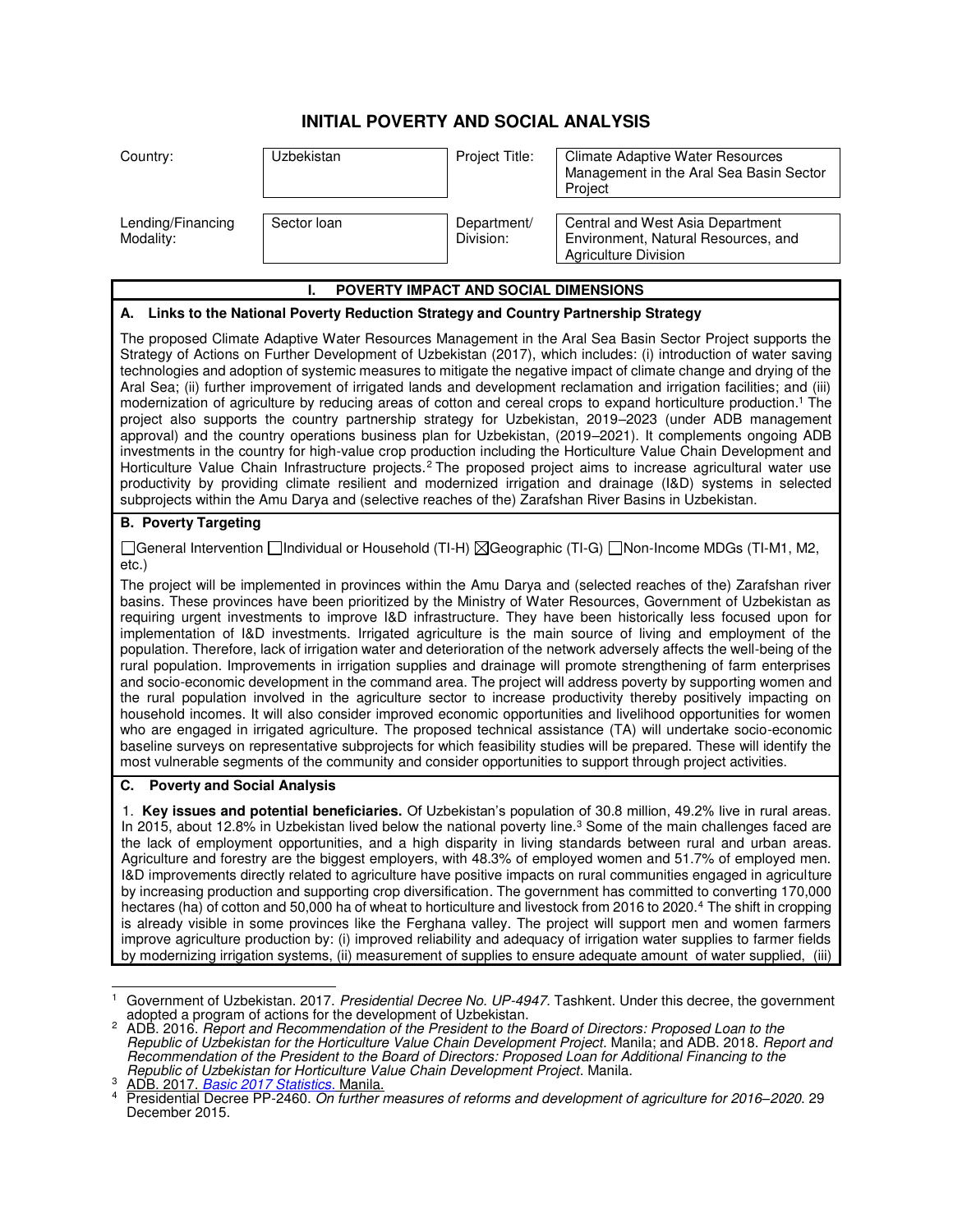improved main system to field conveyance of water, and (iv) skills training in on-farm water application methods. This will support a shift from traditional cropping of wheat and cotton to higher value crops.

2. **Impact channels and expected systemic changes.** The project will help farmers generate higher incomes from improved agricultural production (increased yields) and crop diversification. It will also mitigate their vulnerability to climate change with resilient I&D systems which will reduce conveyance losses and improve field application efficiencies.

3. **Focus of (and resources allocated in) the transaction TA or due diligence.** International and national consultants will be engaged to prepare the project design. The project has a potential impact on poverty reduction and the TA consultant team will explore ways to maximize this impact.

### **II. GENDER AND DEVELOPMENT**

**1. What are the key gender issues in the sector/subsector that are likely to be relevant to this project or program?** In 2016, agriculture accounted for 32% of the total workforce (or about 10 million people), of which men accounted for 54% and women 46%. Despite their prominent roles in agricultural production, women are mainly engaged in simple and nontechnical fieldwork or cultivation of family-owned gardens. Rural areas are associated with more conservative gender norms (especially about women's role in families). Limited access of the rural communities to information, education, and social infrastructure reduces female opportunities for gender-equitable models of behavior. Women farmers have less access to quality inputs, information on improved land and water management practices, engagement on decision making in water resources management, and skills training for increasing crop productivity and diversification. These factors predetermine the low representation of women at the decision making level in water resources management and agriculture sector in relevant organizations. Representation of women-led farmer enterprises is also low (5% on average) and have regional differences with the highest percentage (14%) in the Republic of Karakalpakstan, and the lowest (0.75%) in Syrdarya region.<sup>5</sup>

2. **Does the proposed project or program have the potential to make a contribution to the promotion of gender equity and/or empowerment of women by providing women's access to and use of opportunities, services, resources, assets, and participation in decision making?** ⊠ Yes  $\Box$  No

The TA will consider opportunities to enhance women's improved access to inputs for increased productivity and/or crop diversification as well as adoption of I&D systems and technologies in women-headed and/or women-owned farms. It will also develop suitable programs for improved engagement and access to services and skills for agricultural production and making in subproject design and water resources management. The TA will undertake sex-disaggregated assessment of beneficiary communities and relevant institutions for water management (e.g. Ministry of Water Resources, basin irrigation system authorities, etc.) to better understand the engagement of women and improved representation.

#### 3. **Could the proposed project have an adverse impact on women and/or girls or widen gender inequality?**  $\boxtimes$  No

#### 4. **Indicate the intended gender mainstreaming category:**

 $\Box$  SGE (some gender elements)

GEN (gender equity)  $\boxtimes$  EGM (effective gender mainstreaming)  $\Box$  SGE (some gender elements)  $\Box$  NGE (no gender elements)

### **III. PARTICIPATION AND EMPOWERMENT**

1. **Who are the main stakeholders of the project, including beneficiaries and negatively affected people? Identify how they will participate in the project design.** The main stakeholders of the project include farm owners and/or operators and associated farm businesses. Climate resilient and modernized I&D systems will improve opportunities for increasing agricultural production and a shift to high value cropping like horticulture.

2. **How can the project contribute (in a systemic way) to engaging and empowering stakeholders and beneficiaries, particularly, the poor, vulnerable and excluded groups? What issues in the project design require participation of the poor and excluded?** Consultations will be conducted with the poor, vulnerable and excluded groups to assess their needs for improved on-farm water management practices and economic activities. The TA consultants will explore if relevant training programs or specific initiatives can be designed for these groups and be delivered during project implementation.

| 3. What are the key, active, and relevant civil society organizations in the project area? What is the level of                                                                                                                |                            |                 |                      |
|--------------------------------------------------------------------------------------------------------------------------------------------------------------------------------------------------------------------------------|----------------------------|-----------------|----------------------|
| civil society organization participation in the project design? These will be examined by the TA consultants.                                                                                                                  |                            |                 |                      |
| $M \boxtimes$ Information generation and sharing                                                                                                                                                                               | $M \boxtimes$ Consultation | M Collaboration | M $\Box$ Partnership |
| . Other the control of the barreless and the second control of the second the second control of the second control of the second control of the second control of the second control of the second control of the second contr |                            |                 |                      |

4. **Are there issues during project design for which participation of the poor and excluded is important? What are they and how shall they be addressed**?  $\Box$  Yes  $\boxtimes$  No The TA consultants will examine various issues as appropriate.

 $\overline{a}$ 5 ADB. 2016*. Horticulture Value Chain Development Project: Gender Action Plan.* Manila.